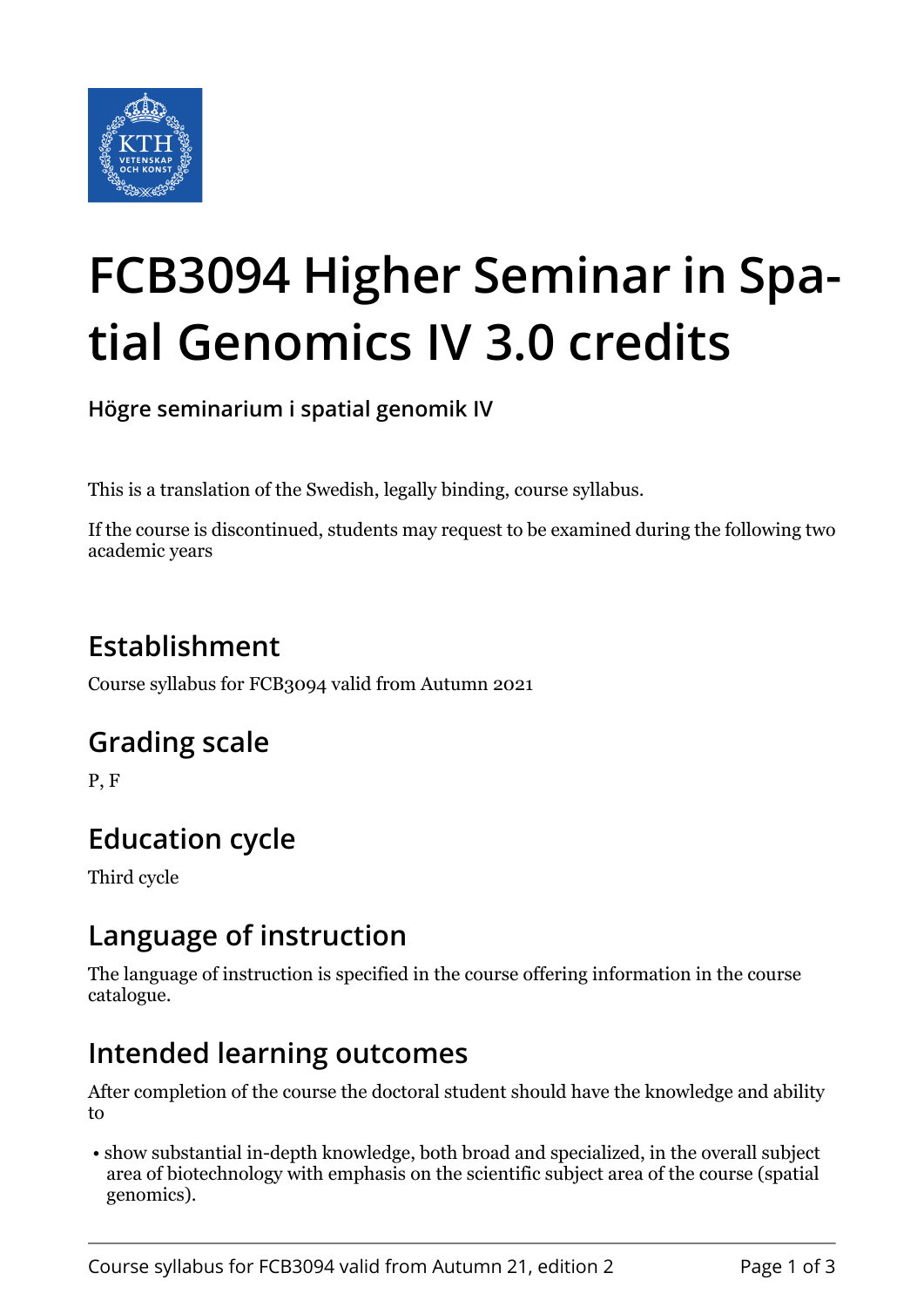- demonstrate qualified ability to present pedagogically, critically examine and discuss scientific papers in the subject of biotechnology with emphasis on the scientific subject area of the course.
- demonstrate deep insight into, and good ability to apply, academic authorship and the international scientific publishing landscape with relevance to the scientific subject area of the course.
- demonstrate qualified ability to identify, discuss and reflect on ethics and sustainability aspects in the research that is discussed within the framework of the subject area of the course.

#### **Course contents**

The course takes the form of scientific, higher seminars that address current trends in research focusing on spatial genomics where doctoral students' own results, as well as other researchers' results, are presented, critically reviewed, discussed and given feedback. The course literature focuses on current trends in spatial genomics.

The course is the fourth in the seminar series.

# **Specific prerequisites**

Passed the courses FCB3091, FCB3092 and FCB3093.

#### **Examination**

• DEL1 - Participation, 3.0 credits, grading scale: P, F

Based on recommendation from KTH's coordinator for disabilities, the examiner will decide how to adapt an examination for students with documented disability.

The examiner may apply another examination format when re-examining individual students.

Additional information about the course and grade criteria are found in the course memo.

# **Other requirements for final grade**

Requirements for final grade include active participation at 80% of the seminar sessions, which includes presenting, preparing and actively participating in reviewing and discussing selected scientific work.

## **Transitional regulations**

If the examination form is changed, the student will be examined according to the examination form that applied when the student was admitted to the course. If the course is